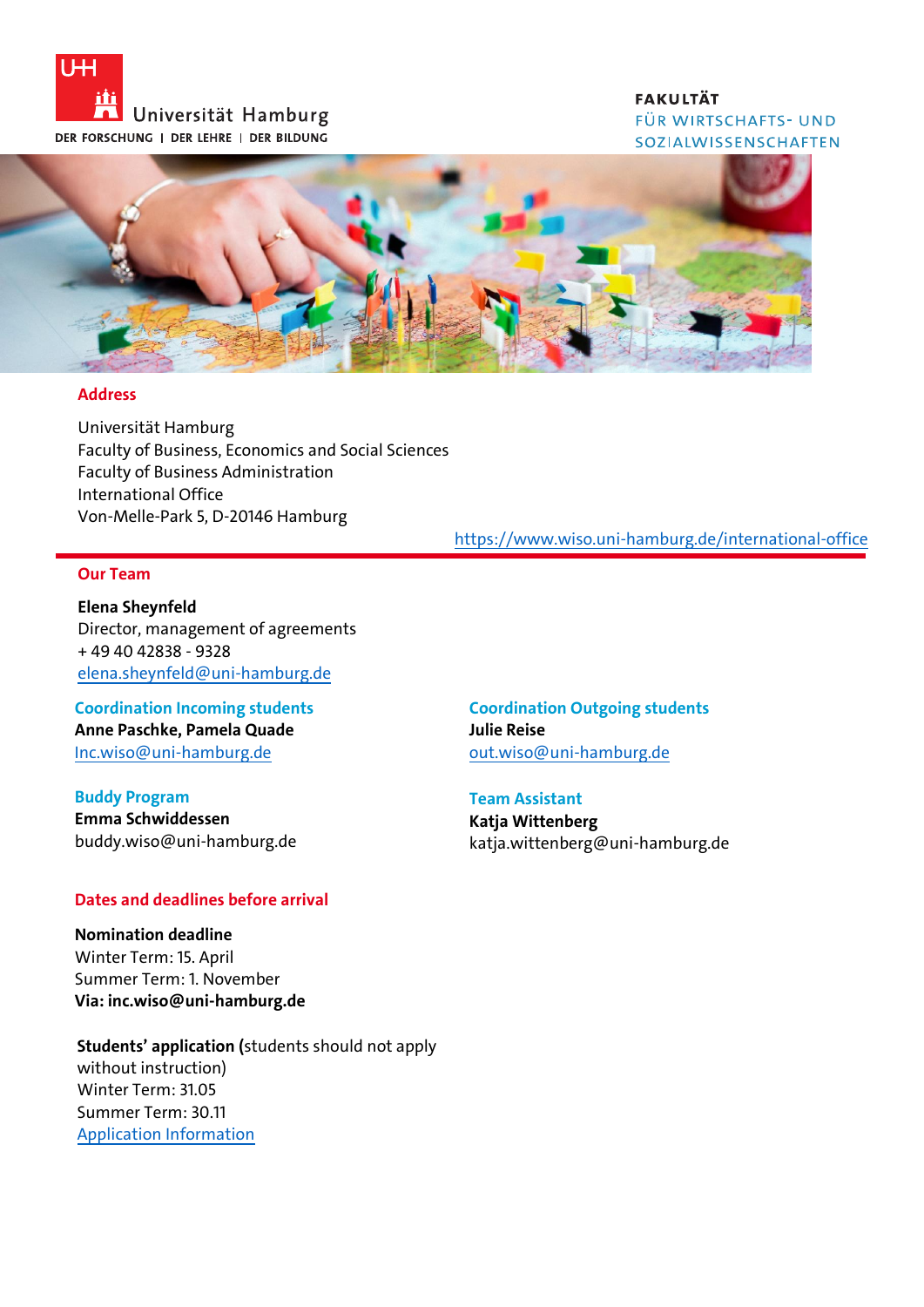#### **Study and Language Requirements**

## **LANGUAGE OF INSTRUCTION**

German: B2 English: B2 These programs are fully or partly taught in English:

- BSc Business Administration
- BA Political Science
- BSc Economics
- MA Political Science
- MSc Business Administration
- MA International Business & Sustainability
- MSc PUNO
- MSc Economics
- MSc Politics, Economics and Philosophy
- MA Criminology

#### **Accommodation and Living Costs**

#### **ACCOMMODATION**

Limited number of "Studierendenwerk" dorm rooms available. Application is required and will be processed by the International Office.

[Housing information](https://www.wiso.uni-hamburg.de/internationales/international-office/study-with-us/exchange-students/housing.html)

**RENTAL COSTS**  $280 - 500 \text{ } \in$  per month for dorms or flat shares

**MONTHLY LIVING EXPENSES** Min. 400-600€

## **LANGUAGE COURSES**

Offer of various languages during the term. Preparatory intensive courses for German before start of classes. More information: [Language courses](https://www.wiso.uni-hamburg.de/internationales/international-office/study-with-us/exchange-students/courses-and-lectures/language-courses.html)

**WORK LOAD**  More than 30 ECTS per term are not recommended

# **COURSE CATALOGUE & STUDY POSSIBILITIES**

[Course choice](https://www.wiso.uni-hamburg.de/internationales/international-office/study-with-us/exchange-students/courses-and-lectures/course-choice.html) [Study at UHH](https://www.wiso.uni-hamburg.de/internationales/international-office/study-with-us/study-at-hh.html)

#### **Visa And Health Insurance**

#### **VISA REQUIREMENTS**

Residence permit needed for non-EU citizens, different requirements according to student's nationality. Please turn to German embassy for details. Students should apply for visa not later than 3-4 months before arrival! [Visa information](https://www.wiso.uni-hamburg.de/internationales/international-office/study-with-us/exchange-students/further-information.html)

#### **HEALTH INSURANCE**

European Health Insurance Card (European students) and AT/11 (Turkish students) accepted Non-EU citizens need to take out German students health insurance (80 Euro per month)

#### **Buddy Program And Welcome Week**

#### **BUDDY PROGRAM**

Buddy Program offers one-to-one support to incoming students, organization of special events during Welcome Week and term: [Buddy Program](https://www.wiso.uni-hamburg.de/internationales/international-office/buddy-programm/fuer-internationale-studierende.html)

#### **WELCOME WEEK**

One week before the official semester start. Explanation of all organizational issues. Ice-breaking and getting-to-know-each-other activities. Mandatory for all Incoming Students.